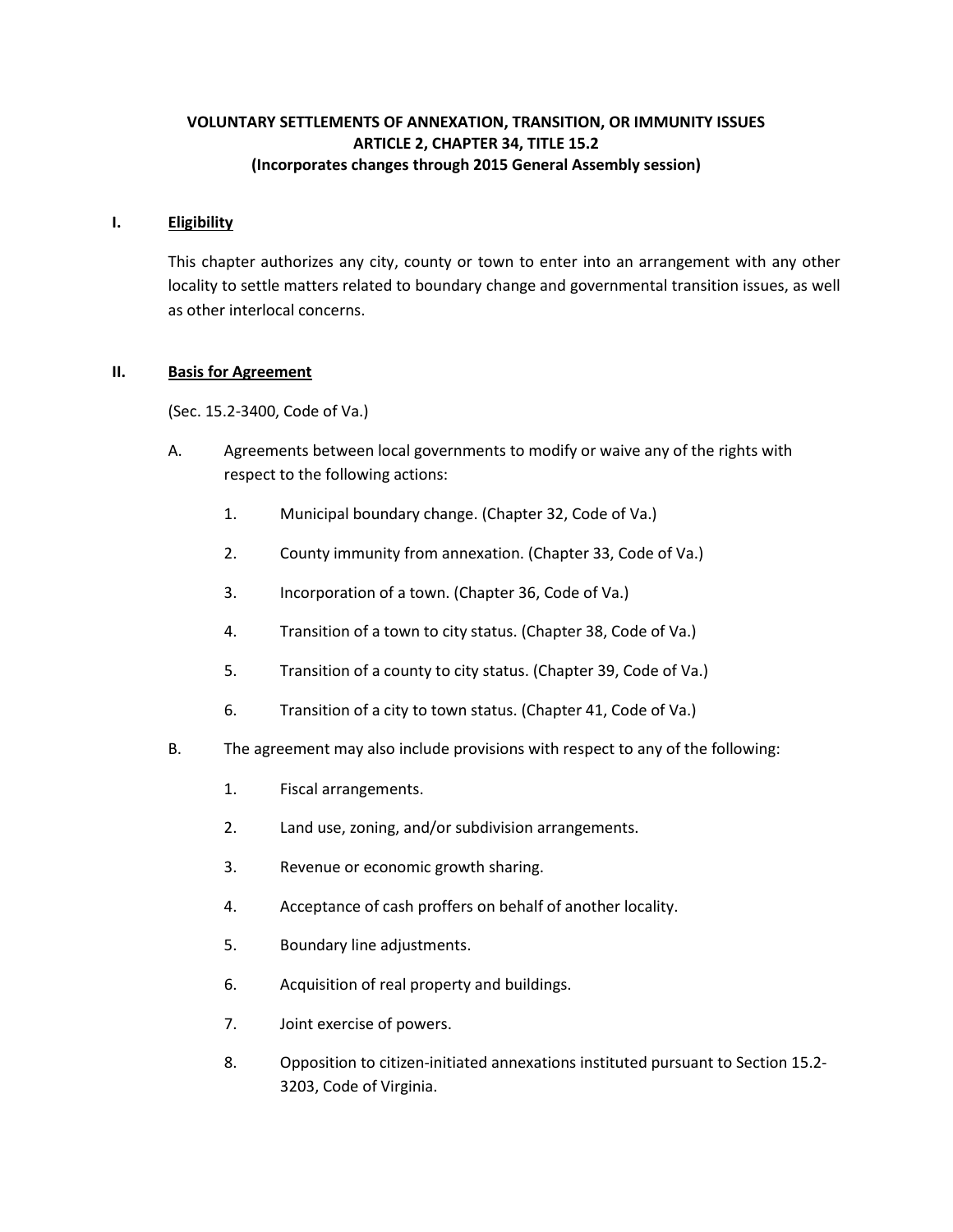9. Other provisions the parties deem to be in their best interest.

# **III. Procedure for Initiating Action**

(Sec. 15.2-3400, Code of Va.)

Once the terms of the agreement have been negotiated by the local governing bodies, the proposed settlement must be submitted to the Commission on Local Government for review.

### **IV. Proceedings of the Commission on Local Government**

(Sec. 15.2-2907 (A), Code of Va.)

- A. The Commission will hold oral presentations and conduct an advertised public hearing to afford all interested parties an opportunity to present evidence and to offer comment on the proposed agreement.
- B. At the conclusion of its review, the Commission will submit a report containing its findings and recommendations to the local governments and to the special three-judge court which must review the proposed agreement. The Commission's report is advisory in nature and is not binding on the affected local governments or on the special threejudge court.

# **V. Criteria for Review**

In its review the Commission must consider whether the proposed agreement is "in the best interest of the Commonwealth," which also encompasses the best interest of the affected localities.

# **VI. Action by the Local Governing Bodies**

(Sec. 15.2-3400, Code of Va.)

- A. Following the completion of the Commission's review, the local governing bodies may, by ordinance, adopt the agreement subsequent to an advertised public hearing.
- B. The agreement adopted by the local governing bodies can be either the proposed settlement originally submitted to the Commission or a version amended by the parties subsequent to the Commission's review.
- C. Substantive amendments to the agreement not previously analyzed, however, may require an additional review by the Commission.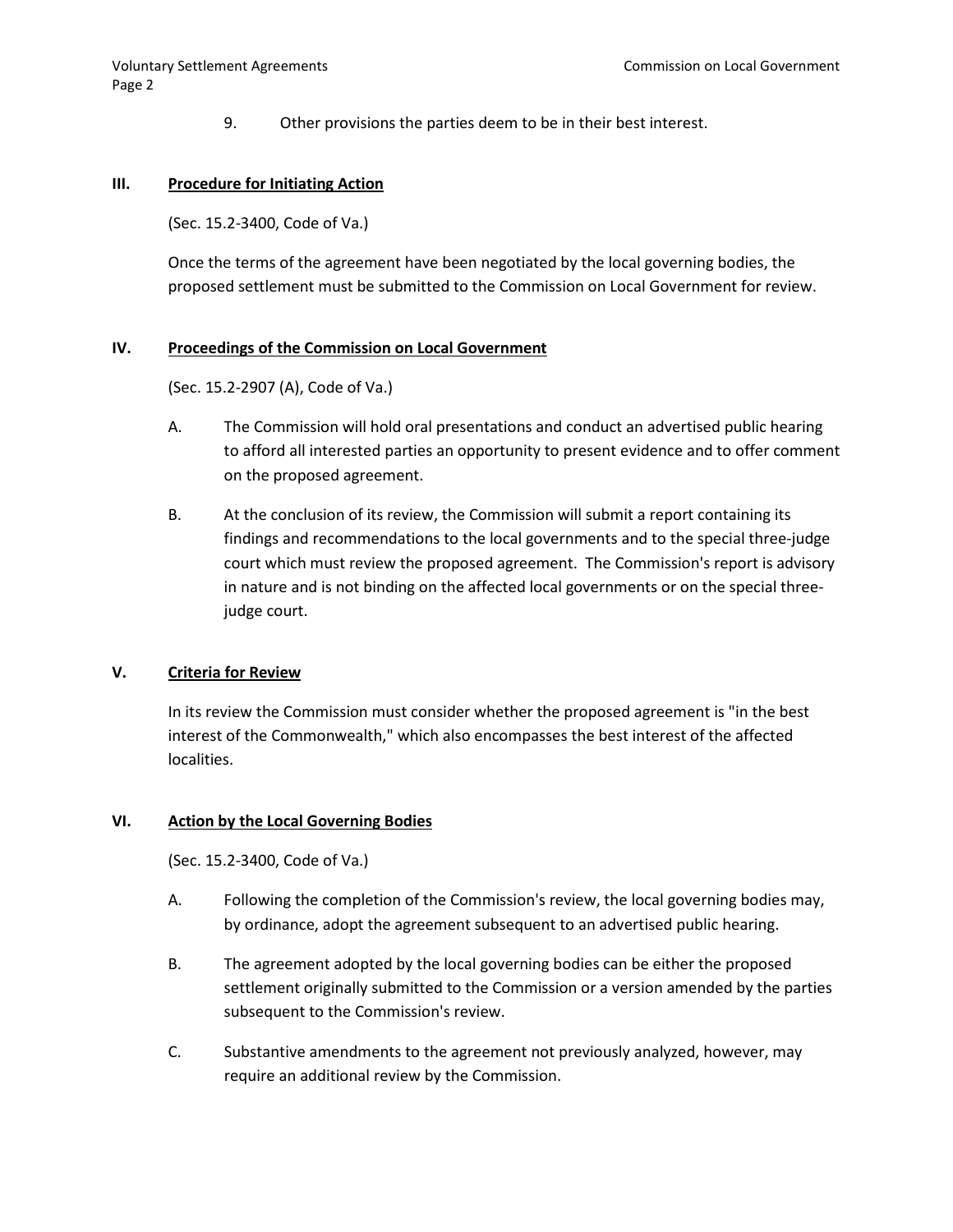- D. A copy of the original or modified version of the agreement must be filed with the clerk of the circuit court in each jurisdiction.
- E. If an agreement provides for the sharing of revenues by a county or otherwise establishes a long term debt on the part of the county, as defined by Article VII, Section 10 (b) of the Constitution of Virginia, the affected county must hold a referendum on the question of contracting the debt specified in the agreement. If a majority of voters in the county approve the contracting of the debt, the county governing body may proceed to adopt the agreement.

#### **VII. Initiation of Judicial Review**

(Sec. 15.2-3400, Code of Va.)

Following the adoption of the agreement, the governing bodies must petition the local circuit court for an order establishing the rights set forth under the terms specified in the agreement. Upon receipt of the petition from the local governments, the local circuit court judge will request the Chief Justice of the Virginia Supreme Court to convene a special three-judge panel pursuant to Chapter 30, Code of Virginia.

#### **VIII. Proceedings of the Special Court**

(Sec. 15.2-3400, Code of Va.)

- A. The parties to the settlement must present the agreement to the special three-judge court for final approval.
- B. The court is limited in its decision to either affirming or denying the settlement agreement under review and has no authority to amend or change the agreement without the express approval of the parties.
- C. The court must approve the agreement unless it finds that the settlement is not in the best interest of the parties or that it is not in the best interest of the Commonwealth in promoting orderly growth and the continued viability of the affected local governments.